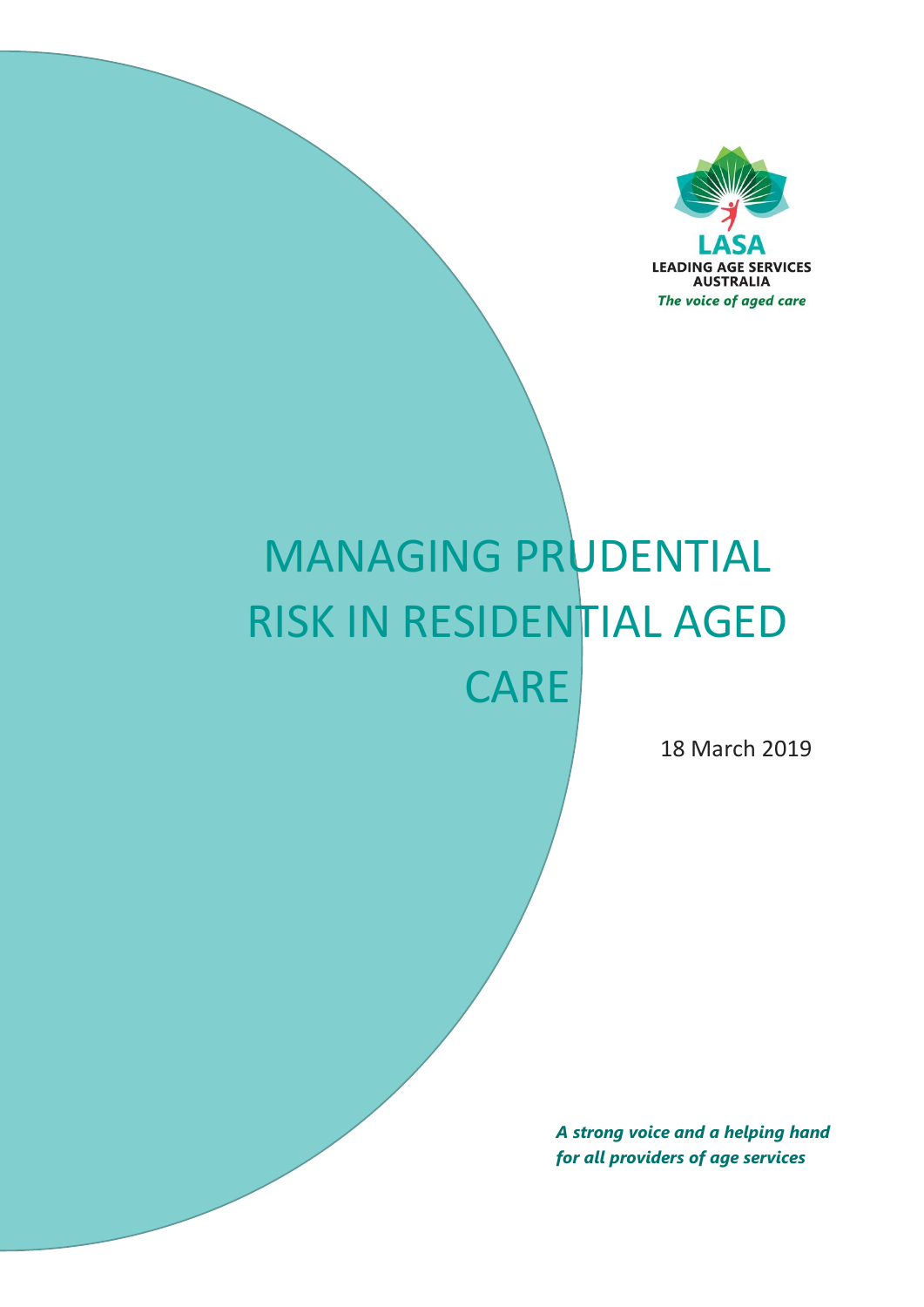# Leading Age Services Australia

Leading Age Services Australia (LASA) is the national peak body representing and supporting providers of age services across residential care, home care and retirement living. Our purpose is to enable a high performing, respected and sustainable age services industry delivering affordable, accessible, quality care and services for older Australians. We represent our Members by advocating their views on issues of importance and we support our Members by providing information, services, training and events that enhance performance and sustainability.

LASA's membership base is made up of organisations providing care, support and services to older Australians. Our Members include private, not-for-profit, faith-based and government operated organisations providing age services across residential aged care, home care and retirement living. 55% of our Members are not-for-profit, 37% are for-profit providers and 8% of our Members are government providers. Our diverse membership base provides LASA with the ability to speak with credibility and authority on issues of importance to older Australians and the age services industry.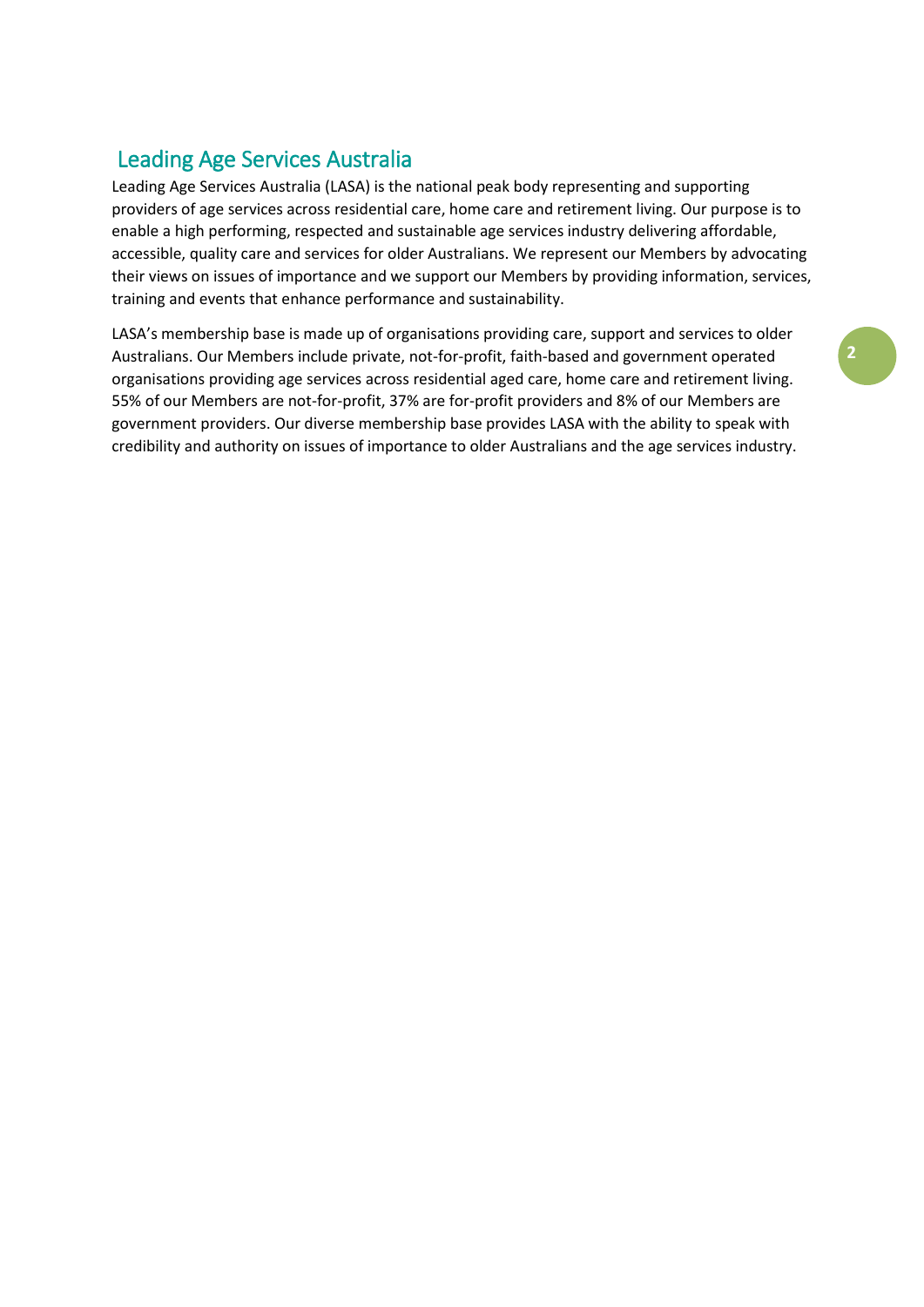# Introductory statement

LASA has consulted with Members in response to the Government's discussion paper *Managing Prudential Risk in Residential Aged Care.* 

LASA notes that our Members' capacity to provide feedback has been limited by other calls on resources including the Royal Commission and implementation of the new Aged Care Quality Standards. This is an issue that has been raised with the Department's Executive and the Minister's Office.

LASA's submission to this consultation provides insight into the matters our Members identified as the most important in the suite of proposed changes to the prudential regulation of residential aged care. For this reason, this submission does not provide a response to all options.

# General observations

## *Competition for investment funds*

The aged care sector competes for the investment dollar. LASA Members are concerned that prudential regulation that is too prescriptive will repel operators and investors from entering the aged care sector. Members believe that this issue can be addressed by regulation emphasizing prudential transparency rather than inflexible rules. This would give operators more room to move to design effective strategies that will sustain and grow their businesses.

#### *Introduction of levy*

LASA has considered the implications of the Government introducing a levy to recover from the sector RAD refund costs exceeding \$3 million. LASA has two main concerns about the introduction of this scheme:

- 1. Placing a 3 year levy on providers of aged care, many of whom are already under considerable financial stress, may result in further pressures on financial viability and further increase the risk of failures.. The people most affected by a provider failing would be the elderly and vulnerable residents of the Residential Care Facilities that are now no longer viable.
- 2. Providers paying the levy to the Government would to a large degree result in monies paid by the Government churning back to the Government. This is not a productive use of taxpayers' funds.
- 3. In October 2017, LASA Members reviewed the Aged Care Financing Authority's (ACFA) study *The protection of residential aged care lump sum accommodation payments.* Members were unanimous in their view that the Bond Guarantee Scheme should remain as is. They consider that the current Scheme works well and drew attention to ACFA's remark on page 8 of the report which says: 'Continuing the existing scheme is a viable option'. Members considered that government underwriting of the Scheme enables prospective residents to make lump sum payments with confidence.
- 4. Finally, the envisaged levy would result in an inequitable situation where all providers being financially penalised for the failure of one provider.

#### *Rising costs of compliance*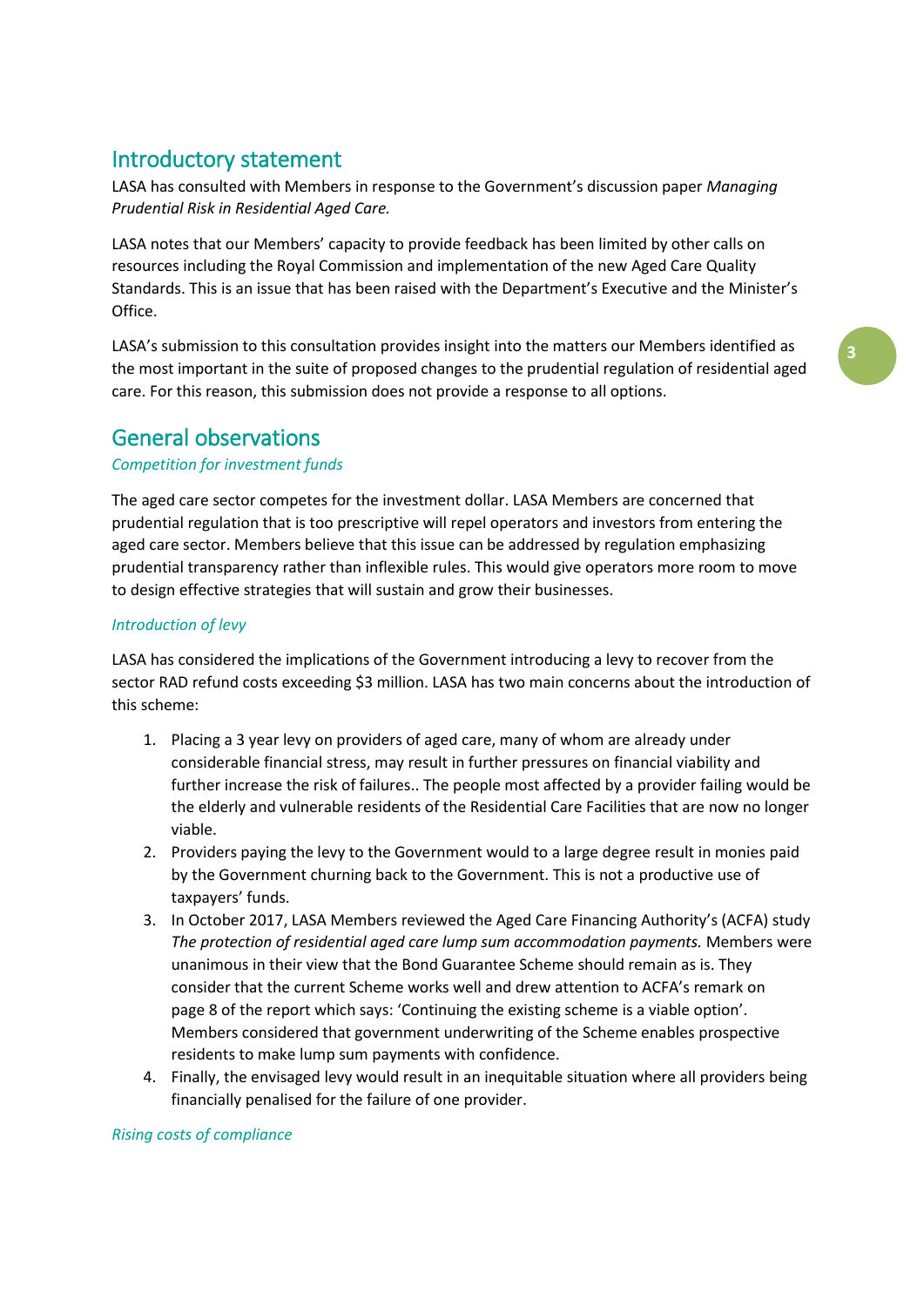Members observed that compliance with the reporting burden requires more and more data to be collected which is very resource intensive. How to pay for increases in compliance costs needs to be considered by government.

# Responses to Specific Proposed Options

# 1.Insufficient transparency in reporting

**A1**. Require Approved Providers to report their corporate structures including identity of ultimate (beneficial) shareholders and any significant changes to their ownership or control.

**To A1:** Members who responded to LASA's request for feedback supported A1.

They expressed concern that currently there is no requirement to report to the Department of Health (the Department) changes in ownership or the company structures of approved providers. Such changes may affect approved providers' financial and regulatory performance and therefore should be monitored by the Department.

However, views on this issue are likely to be conditioned by the complexity of an organisation's legal structure. Members noted that some providers may find this requirement more burdensome to comply with, including some private groups, public companies and even some faith based institutions that make use of property trusts.

## **A2.** Allow Approved Providers to report on a single entity or consolidated group basis

**To A2:** The Department needs to clearly articulate the level of reporting required to achieve the transparency the strengthening of the prudential framework seeks to achieve.

**A3.** Where an Approved Provider wishes to transfer assets outside the Approved provider:

- The loan to value ratio of the asset to the liabilities should not exceed 80% of the value of the underlying asset; and
- The use must be secured by appropriate security, such as a mortgage (ranking below bank secured debt)

**To A3:** LASA Members that responded supported an 80% limit of the Loan to Value Ratio.

2.Providers not complying with the Liquidity and Capital Adequacy requirements

**B1.** Set a liquidity threshold as a defined percentage of Accommodation Payment money held by the Approved Provider Group, such as the higher 10%, where an Approved provider is a single site, single facility operation with a smaller Accommodation Payment pool and low resident turnover, a higher threshold.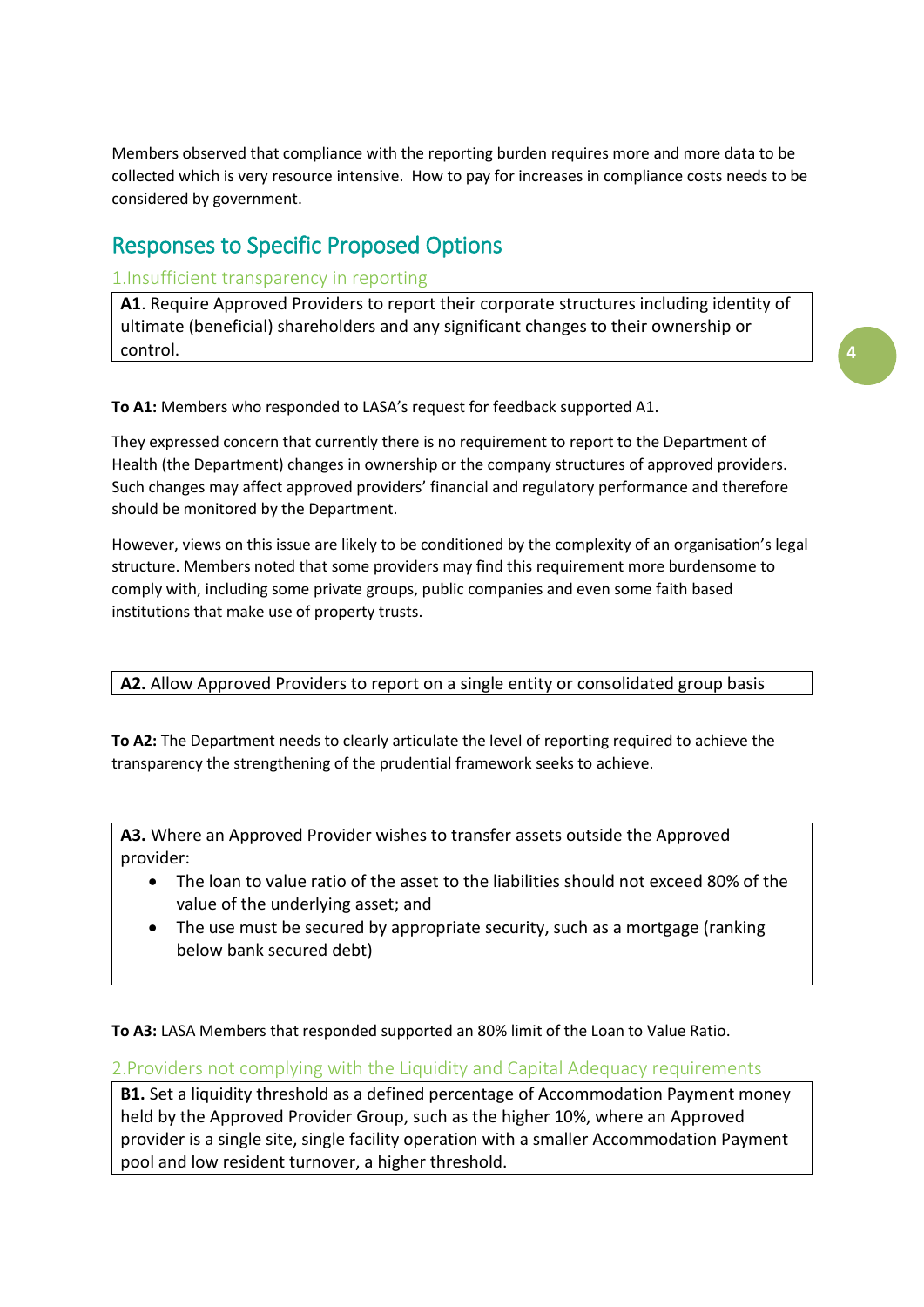**B2.** Phase in the threshold over a 5-10 year period. For example, require 5% within 5 years, 7.5% within 7.5years and 10% within 10 years.

**B3.** Define the form of liquidity as real liquid or accessible funds being a combination of unpledged/unencumbered cash in the bank; a bank facility (such as overdraft or line of credit) or money that can otherwise be accessed immediately.

**To B1.** Members supported the importance of maintaining adequate liquidity, but noted prudential regulation must avoid unnecessarily restricting operators' decisions about how to manage their capital and cash.

The appropriate minimum liquidity ratio will depend on a providers' circumstances, including the sophistication of their investment and risk management processes. This means that any overarching rule will necessarily be too conservative for some providers and too aggressive for others.

Members that responded to LASA did not generally express a concern with a 10% ratio.

However, rather than setting strict liquidity ratios it may be more appropriate to have an 'if not, why not' approach where any movement outside of the standard minimum ratio would require explanation.

**To B2.** Members supported the phasing-in of any liquidity threshold over a 5-10 year period. There may need to be some compromise on the phase in ratios – the Government needs some data in relation to how many providers are in each bracket now and what they will need to do to move to the required thresholds.

**To B3.** Members supported the definition of the form of liquidity.

3.Introduce a capital adequacy requirement

**C1.** Introduce a capital adequacy metric, such as 20% equity on the balance sheet.

**To C1:** LASA Members considered that the introduction of a 20% capital adequacy requirement may be problematic for some providers. Therefore, a period of introduction of 15 years was thought desirable.

A key concern for LASA Members is having a clear definition of capital adequacy to work with. Members consider that the Department should provide a formula for calculating capital adequacy that is accompanied by unambiguous rules.

Capital adequacy is likely to be a greater concern for providers expanding their services and concern was expressed that this rule may result in a reduction of new builds. Members suggested that a capital adequacy ratio may not be needed if a liquidity ratio is also introduced.

**C2.** Define quality of capital to include tangible assets such as land, buildings and intangible assets which are able to be valued, such as, bed licenses.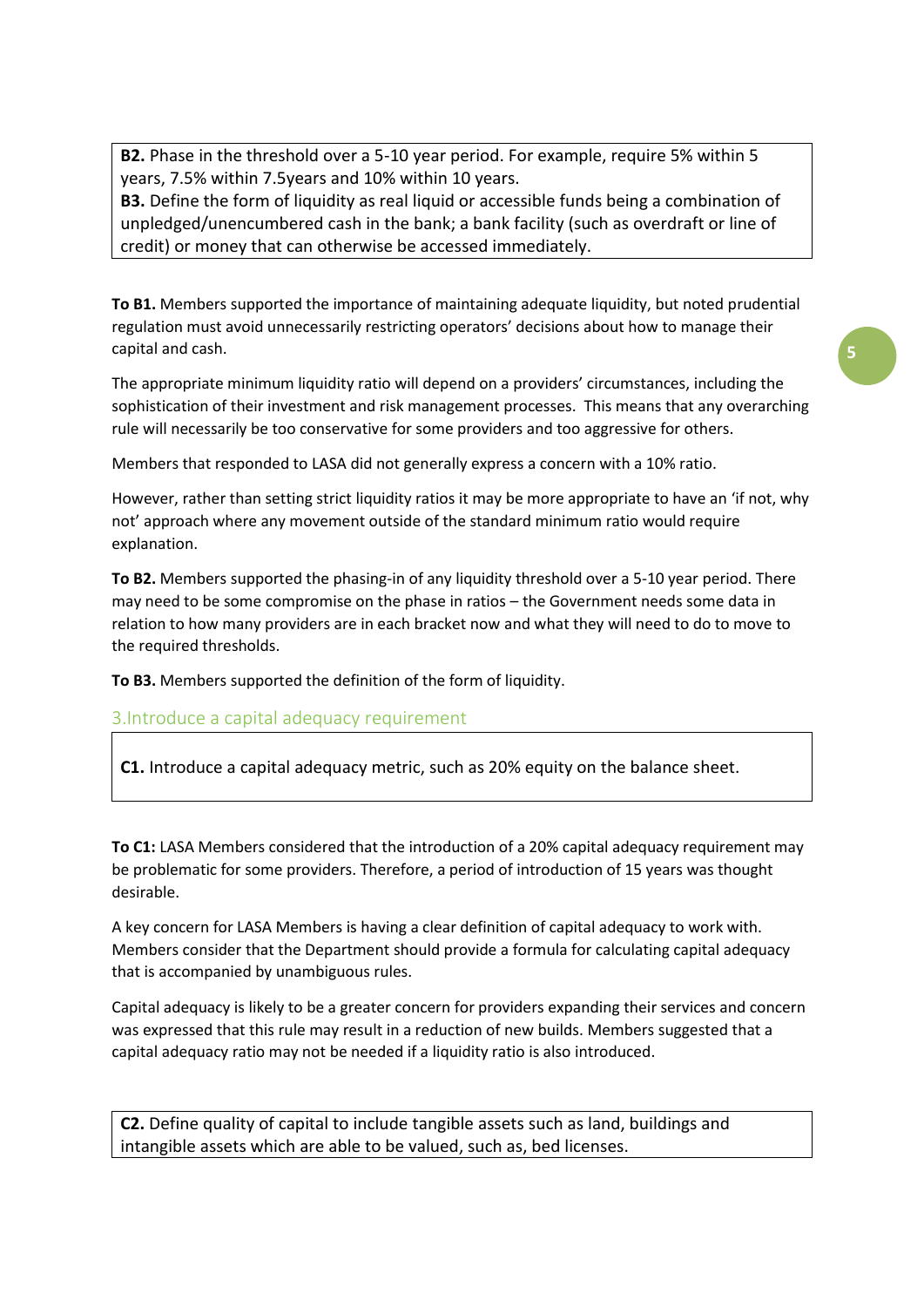**To C2:** The term 'quality of capital' should be clearly articulated. Also, the basis on which these assets will be valued needs to be clearly defined, is it at the original or revalued cost? If revaluing is required, who will bear the cost of this being done?

# 4.Enhance disclosure to the Department

**D1.** Amend section 9(1) of the Act to require notification "as soon as it happens and in no event more than 14 days after it happens".

**D2.** Require the prior consent of the Department to be given to material changes in the legal ownership or control of an Approved Provider.

**D3.** Require Approved Providers to adopt an industry standard such as APS330 or Direct2APRA (D2A) reporting. Approved Providers would be obligated to disclose the following to the Department;

- changes in corporate structure;
- significant related party transactions, which are required to be reported in the GPFR;
- cash flow in accordance with the Accounting Standards to show the financial position of the Approved Provider;
- compliance with the liquidity standard (including any period of non- compliance and how it was rectified); and
- compliance with the capital adequacy metric (including any period of noncompliance and how it was rectified).

LASA comment to D1: This is taking on continuous disclosure regime. Under such an approach there must be significantly greater clarity regarding what must be reported. The current provision is very broad and subjective, particularly for a strict liability offence attracting 30 penalty units.

There must be a clear distinction between what is required for sign-off by the Department to obtain Approved Provider status and requirements under a continuous disclosure regime.

(The Option in the Ernst-Young Report **E1.** *Independent Auditor* has already been implemented)

# 6.Strengthen governance requirements

**F1.**Develop the Governance Standard to adopt generally accepted corporate governance principles (such as those adopted by ASIC, APRA, ASX and the ACNC). This includes (leveraging ASX corporate principles  $3<sup>rd</sup>$  ed.) to:

- Lay foundations for the management and oversight of the organization;
- To act ethically and responsibly;
- Safe guard reporting; and
- Prepare a code of conduct for 'key personnel' to improve industry practices to operate in accordance with recipients' of care best interests.

Impose an obligation for Approved providers to produce a corporate governance statement which describes the extent to which they have complied with the code of practice and principles.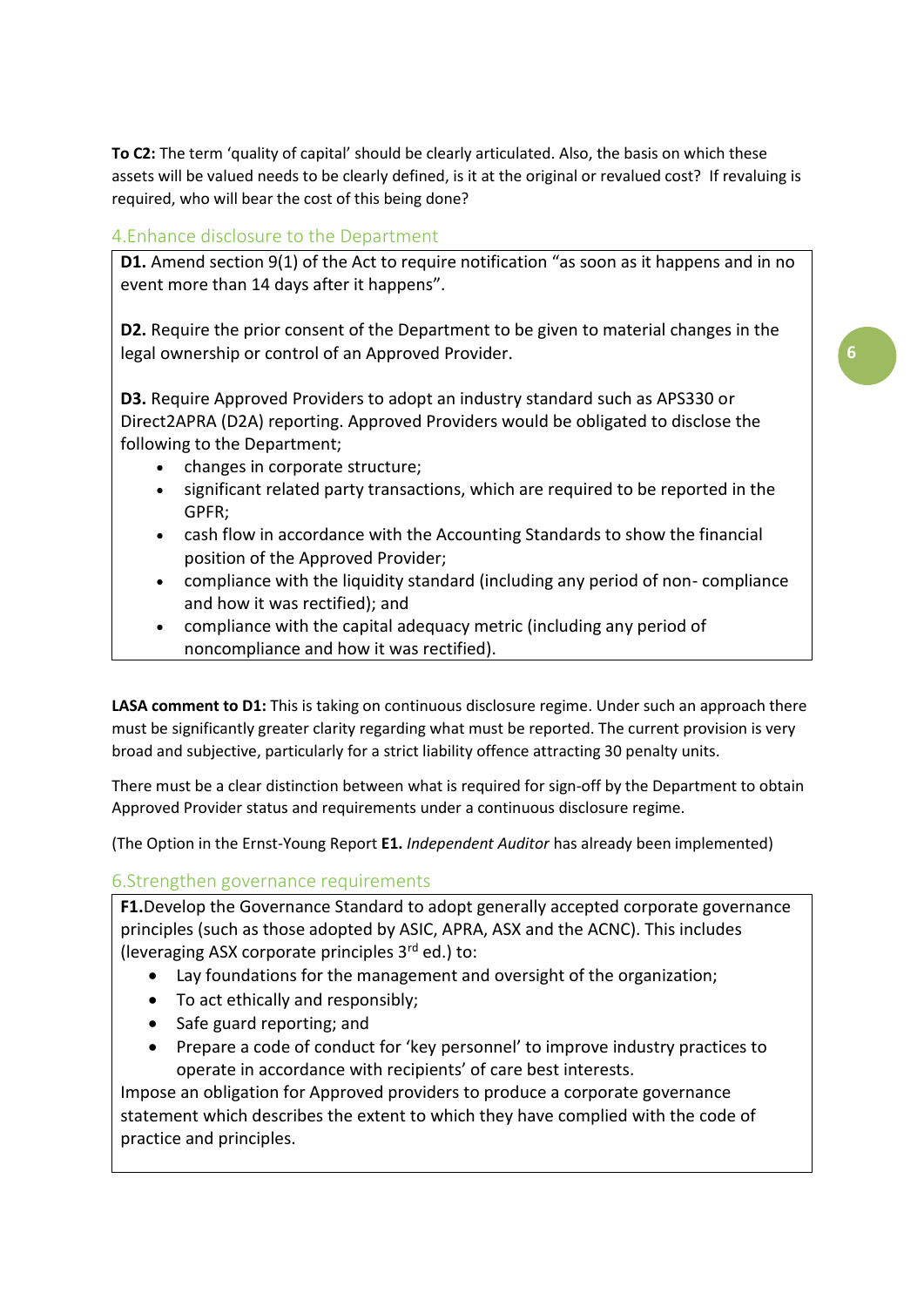### **G1.** Incorporate a financial risk management standard into the Governance Standard.

**To F1:** Members observed that there is a great deal of concern in the aged care sector about the quality of governance. While management and the executive are well informed on prudential issues, the Boards of Directors (frequently volunteer boards) may be lacking in detailed understanding of prudential obligations. This results in a lack of informed oversight and for this reason risk frameworks and risk strategies, such as a liquidity management strategy, may not be in place. This situation is compounded by the difficulties encountered with the recruitment of board members, particularly in regional, rural and remote areas.

LASA Members felt that some Boards may require ongoing education to prepare them for discharging their responsibilities and to enable them to maintain independence and objectivity in the conduct of their duties.

Notwithstanding the above, given the wide variety of entity structures within the sector, developing uniform corporate governance standards may be difficult and existing governance standards are not likely to be fully applicable to all entities. One option would be to incorporate corporate governance principles into the industry code of practice that is currently under development.

It is also important to note that reporting against corporate governance standards can be expensive and these costs will need to be borne one way or another. The history of financial reporting shows that responses to excessive or poorly specified reporting standards is often the creation of boilerplate reports that provide little useful information or action.

LASA, in partnership with the Governance Institute of Australia, is providing a series of workshops nationally to support Age Care boards to understand their increased responsibilities within the new Age Care Quality Standards. Governance in Aged Care training sessions have occurred in all metropolitan cities and are due to commence a national regional rollout in the near future.

**To G1:** Members supported the idea of having a declaration of compliance by the directors with prudential requirements as part of the sign-off of their financial report.

#### 7. Enhance disclosures to the resident/family

**H1.** Require Approved Providers to disclose to recipients of care and their families how Accommodation Payment money will be held, when it will be refunded and how recipients of care rank on a winding up of an Approved Provider.

**LASA comment to H1:** Paragraph 15(d) of *Fees and Payment Principles 2014 (No 2.)* covers this with respect to refunding arrangements.

Ranking upon winding up is problematic as recipients of care would currently rank as unsecured creditors. This could just be confusing for people and the main thing they need to know is that the Bonds are guaranteed by the Government (and the limits around this guarantee)

How the money would be held is also problematic as this can change on a daily basis and is counterintuitive to the permitted use rules and how accommodation funds can be used. This implies that all deposits are 'held' in some liquid form which is not the case.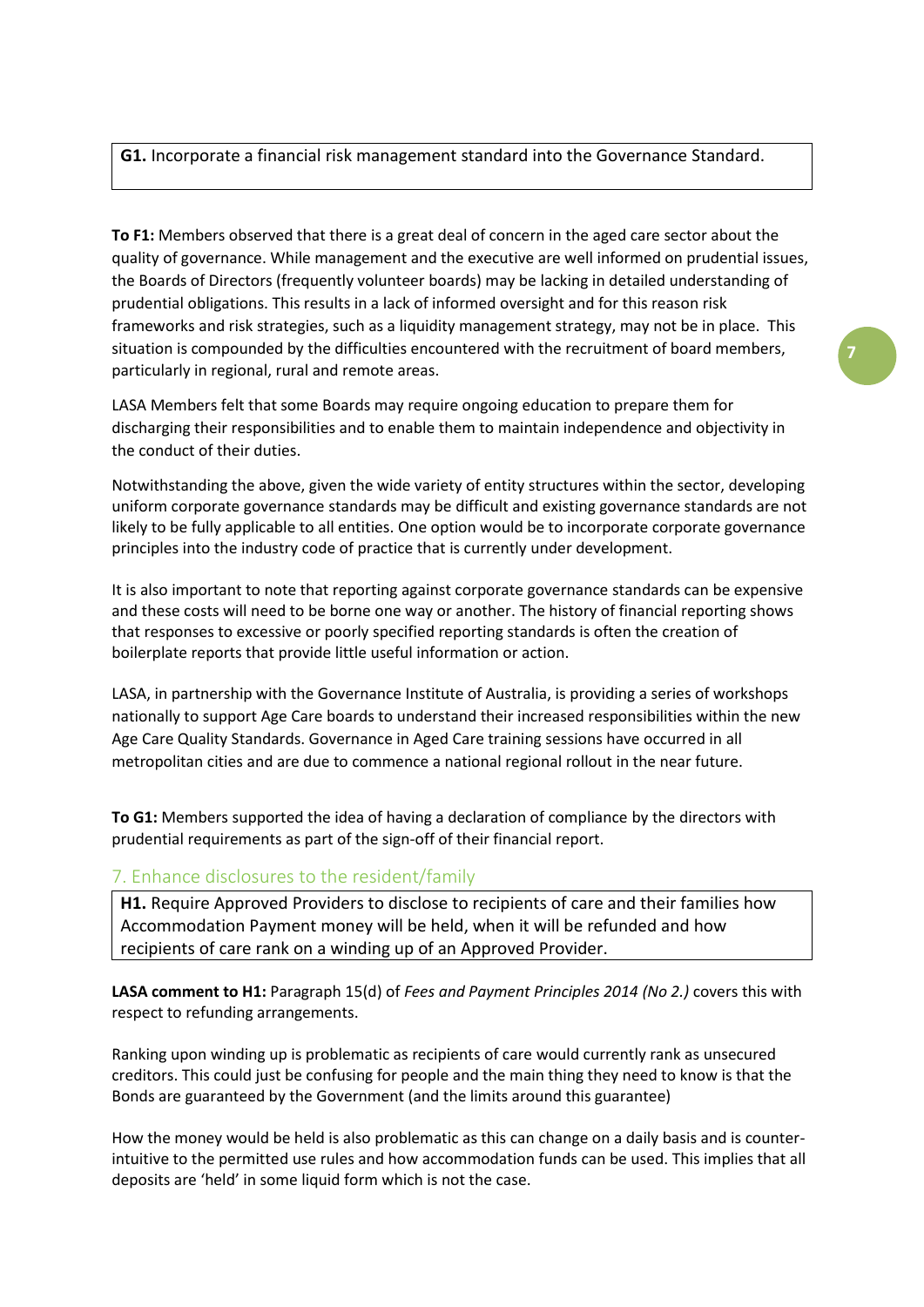This could be modified to disclose in what form minimum liquidity amount is held.

## 8. Limit or phase out discretionary trusts

## **I1 and I2**

Limit or phase out discretionary trusts.

## **Alternative option 1**

Retain discretionary trusts but improve transparency of all trusts and transfer to/from them through additional reporting requirements.

#### **Alternative option2**

Retain discretionary trust but restrict the level of transfers to all related trusts (including discretionary) or other entities.

LASA first responded to this issue in 2017 in our submission to the Ernst and Young report when LASA wrote:

LASA opposes this proposal – we question whether there is any real evidence of actual problems regarding discretionary trusts, noting the low rate of call on the guarantee scheme. This will unfairly and unnecessarily affect some small private providers and may have tax implications for them and hence, for the viability of some residential aged care operations.

 A Member says: "*Operators will have to sell their businesses to themselves or others to get out of the trust arrangements. If he sold there would be transaction costs and taxes of the order of \$20m. Trusts are a preferred vehicle in small business to protect assets and allow flexibility to distribute income. The 'no new trusts' provision may reduce new entrants to the industry".*

However, if this requirement were to be introduced then LASA is of the view that existing trusts must be grandfathered.

## 9. Compliance with new adequacy requirements

**J1.** If the approved provider's capital or liquidity falls below the liquidity or capital adequacy thresholds;

- Require the approved provider to make up the shortfall; such as by injecting additional capital or by entering into a subordinated loan with shareholders, and
- Restrict the charging of new Accommodation Payments until the capital metric liquidity threshold is achieved. This may also require an amendment to the Sanctions Principles accordingly.

**To J1:** Members felt strongly that providers who are only a small way off meeting the liquidity and capital adequacy requirements should be required to provide an explanation rather than have sanctions imposed.